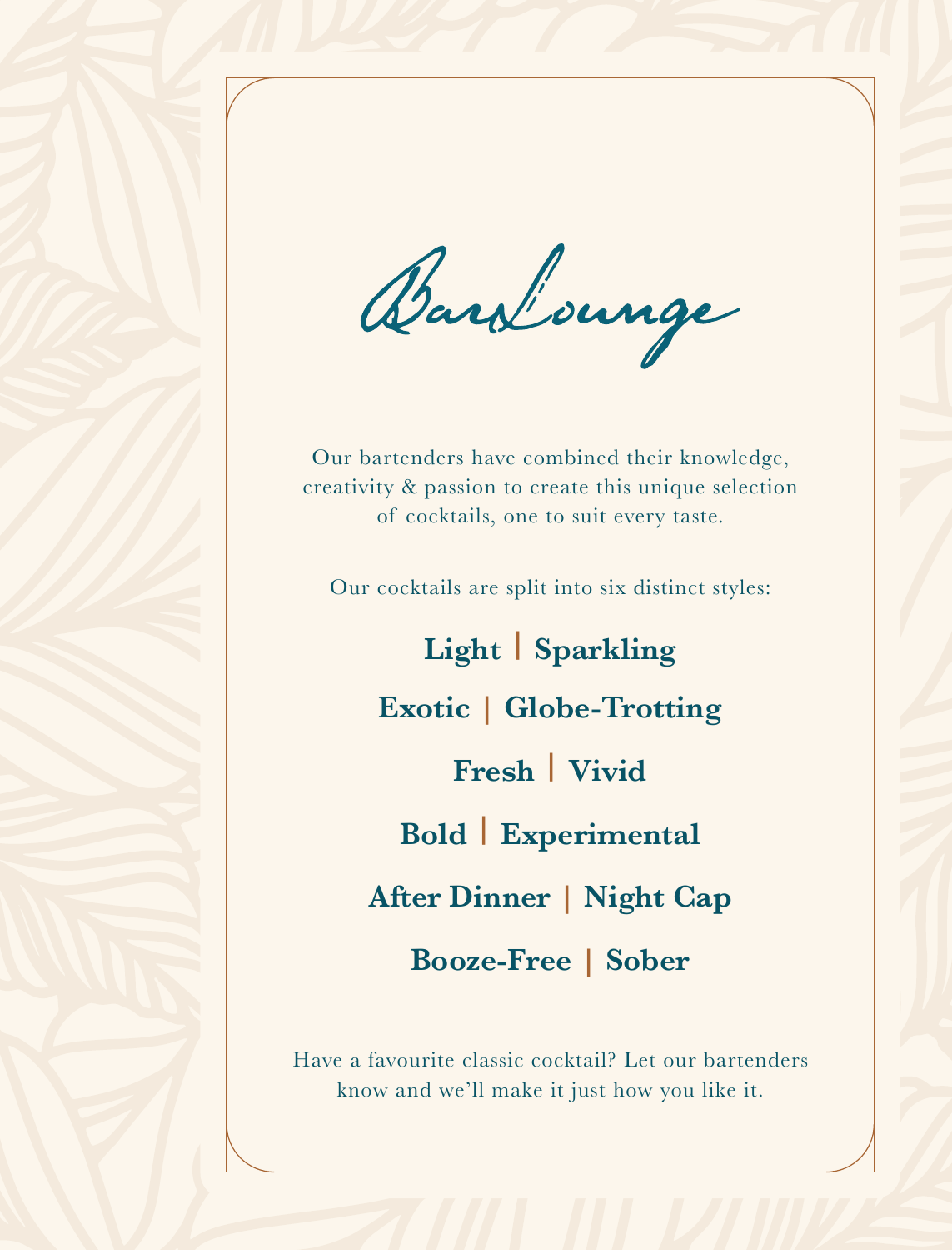# **Light | Sparkling**



### **An Amalfi Affair** *9.5*

FRESH | DELICATE *Italicus, apricot, citrus, ginger & cranberry soda.*



### **Bitter Sweet Symphony** *9.5*

VIBRANT | FLORAL *Aperol, lychee, pink grapefruit, Astoria Rosé Prosecco, rosemary,*



# **Tinto Y Rosa** *9.5*

#### DELICATE | BRIGHT

*Havana 3 Rum, Lillet Blanc, strawberry, hibiscus, Astoria Rosé Prosecco.*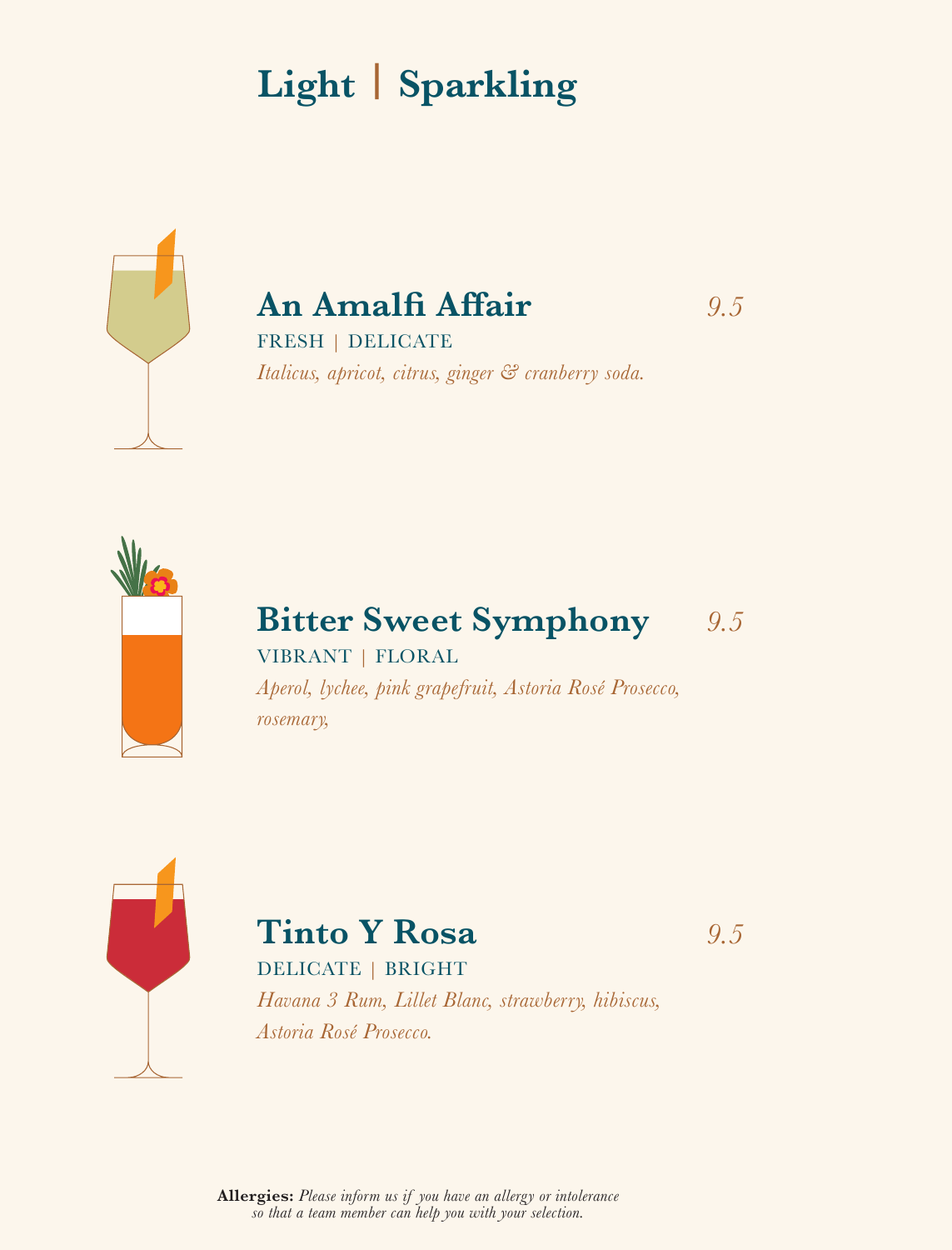# **Exotic | Globe-Trotting**



### **Cuban Skyline** *9.75*

REVOLUTIONARY | TROPIC

*Havana 3yr Rum, Blue Curacao, coconut, passionfruit, tropical foam.*



### **Sunset Sessions** *9.5* MEDITERRANEAN | SMOOTH *Beefeater Blood Orange Gin, sweet vermouth, lemon, passionfruit.*



## **Rio After Dark** *9.5*

ZESTY | DARK FRUIT *Abelha Cachaça, eucalyptus, blackberry, blueberry & lime.*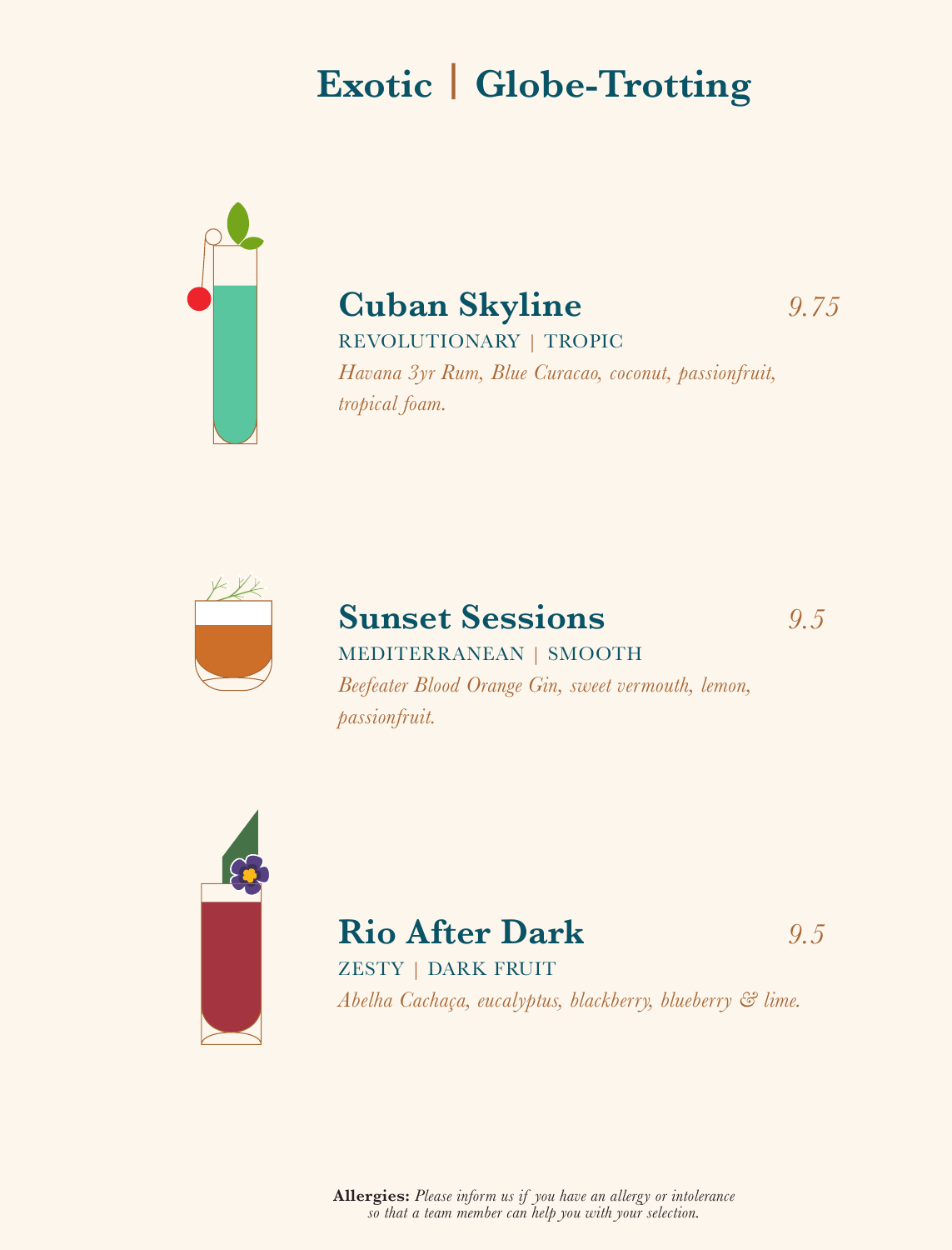## **Fresh | Vivid**



**Rhamble** *9.5* ZINGY | NOSTALGIC

*Whitley Neill Rhubarb & Ginger Gin, strawberry, rhubarb & lemon.* 



# **Son of a Peacherman** *9.75*

BOLD | BALANCED

*Chivas Regal 12yr Whisky, peach, saffron honey, sparkling apple & ginger.*



**Razziliant** *9.75* SUMMER FRUITS | CROWD PLEASER

*Absolut Raspberri Vodka, Aperol, eucalyptus, apple & citrus.*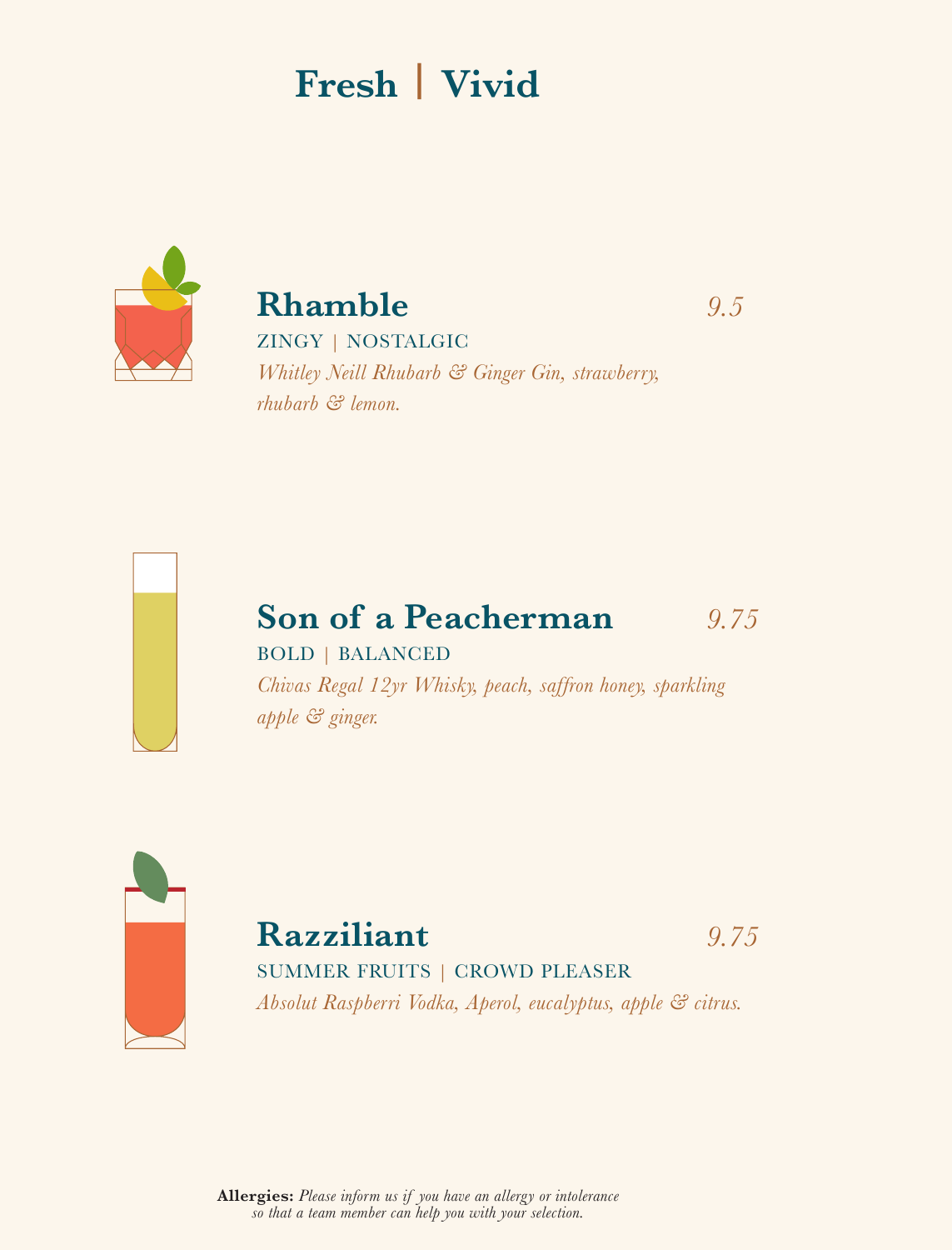## **Bold | Experimental**



# **Pollen & Nectar** *9.75*

INTRIGUING | PRECIOUS *Tanqueray Seville Gin, saffron, honey, citrus.*



## **"What's Up, Doc?"** *9.75*

#### VIBRANT | LOONY

*Zubrowka Vodka, raspberry, lemon, apple & carrot juice.*

(50p from sales of this drink will go to Cash For Kids to local children & families in need).





## **El Fuego** *9.75*

FIERY | PUNCHY

*Cazcabel Coconut Tequila, torched chilli infused honey, jasmine & lime.*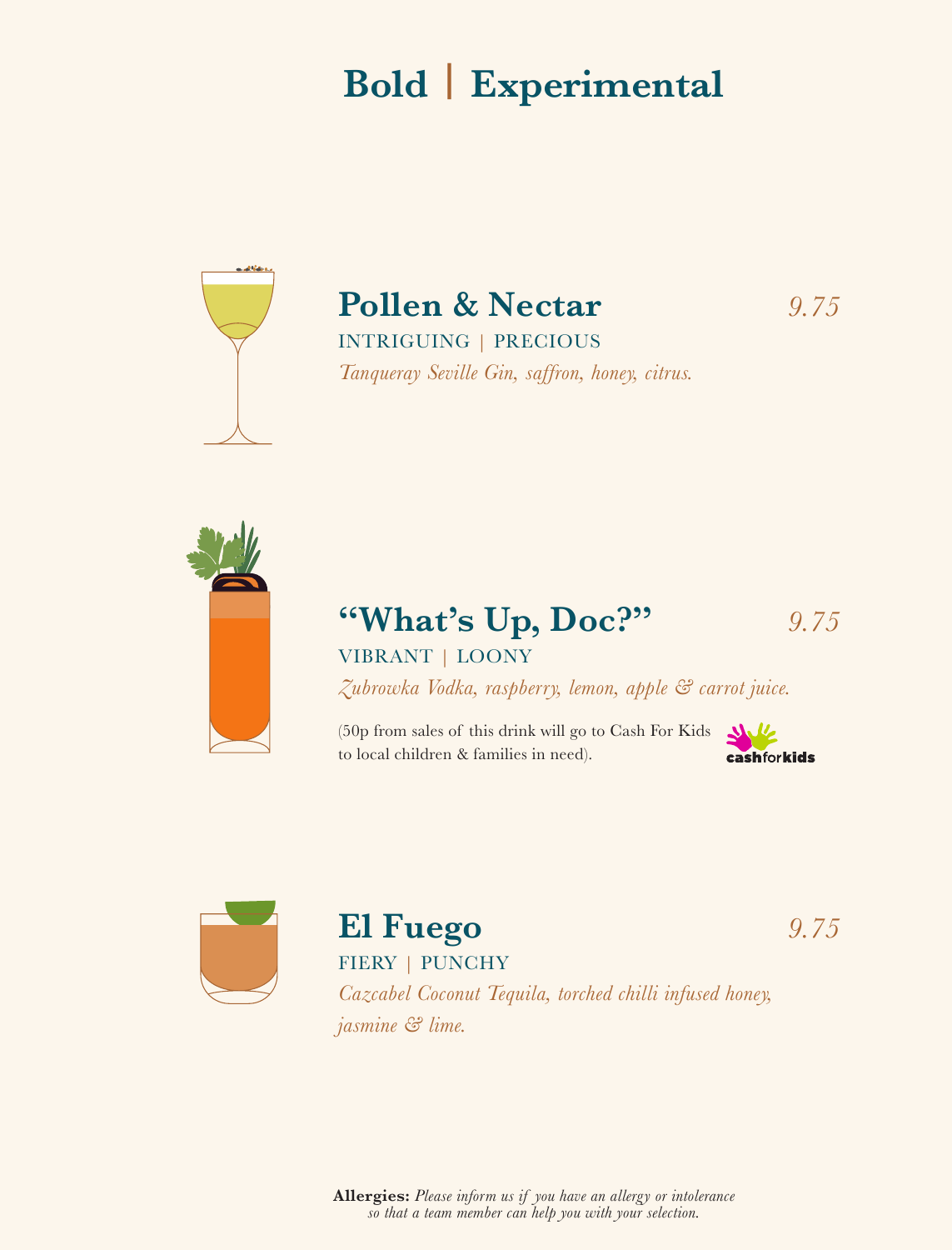# **After Dinner | Night Caps**



**Barlounge White Russian** *9.5* SMOOTH | INDULGENT *Absolut Vodka, coffee & hazelnut.*



**Six Appeal** *9.75* UNIQUE | LAYERED *6 Rum blend, banana, hazelnut, pineapple, demerara.*



**Paradox** *9.75* RICH | JAUNTY *Muyu Chinotto, coffee, sweet vermouth, espresso foam.*

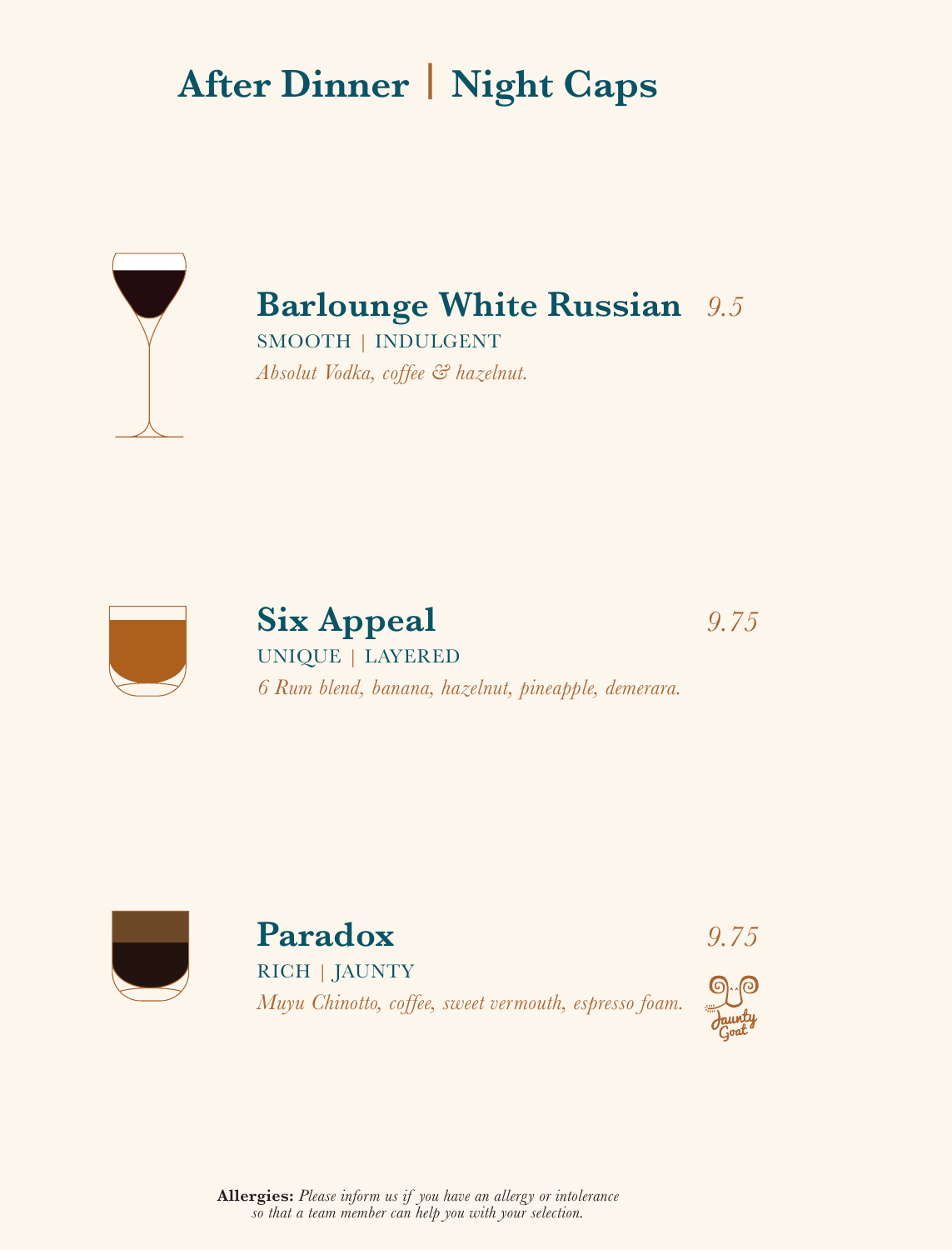## **Booze Free | Sober**



**Mimic** *5.5* SPARKLING | REFRESHING *Lyres Italian Spritz, non alcoholic prosecco, grapefruit & rosemary.*



**Rhubarb Fizz** *5.5* QUENCHING | EASY DRINKING *Lyres Gin, strawberry, rhubarb, lemon, cranberry & ginger.*



### **Doctor's Orders** *5.5*

JUICED | WHOLESOME

*Ginger lemon grass, apple & carrot juice with cucumber & watermelon.*



#### **Crunchy Nut Iced Coffee** *5.5* SMOOTH | NUTTY

*Hazelnut, almond milk, espresso foam.*

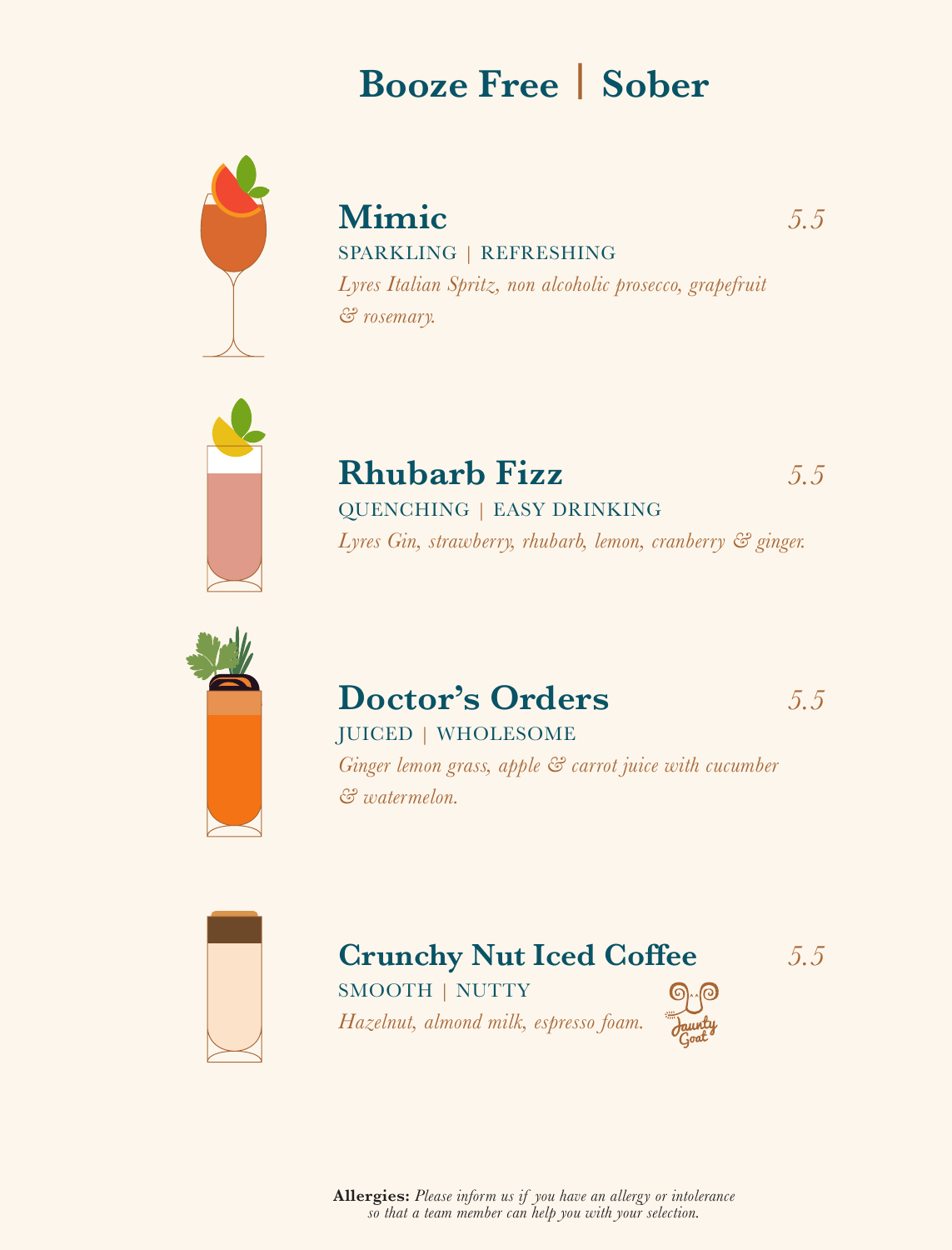| Wines                                                        |       |               |
|--------------------------------------------------------------|-------|---------------|
| <b>White</b>                                                 | 175ml | <b>Bottle</b> |
| <b>BarLounge White, Chardonnay</b><br>Languedoc, France      | 6.5   | 24.5          |
| Rioja Blanco, Viura<br>Rioja, Spain                          | 7     | 27.5          |
| Alisia, Pinot Grigio<br>Veneto, Italy                        | 8.5   | 32            |
| Ribbonwood, Sauvignon Blanc<br>Marlborough, New Zealand      | 9     | 35            |
| Sentidiño, Albariño<br>Galicia, Spain                        | 9.5   | 34            |
| Gavi di Gavi, Cortese<br>Piedmont, Italy                     |       | 35            |
| <b>Bladen Estate, Riesling</b><br>Marlborough, New Zealand   |       | 35            |
| Sancerre, Hubert Brochard, Terroir de Silex<br>Loire, France |       | 55            |
| Chablis 1er Cru 'Les Vaudevey'<br>Burgundy, France           |       | 65            |

| Rosé                                                                                  | 175ml | <b>Bottle</b> | Magnum |
|---------------------------------------------------------------------------------------|-------|---------------|--------|
| BarLounge Rosé, Syrah<br>Languedoc, France                                            | 6.5   | 24.5          |        |
| Innocent Bystander, Sweet Sparkling Rosé<br>Yarra Valley, Australia (served as 125ml) | 5.5   | 24.5          |        |
| Provence Rosé, Château Montaud<br>Provence, France                                    | 10    | 40            | 80     |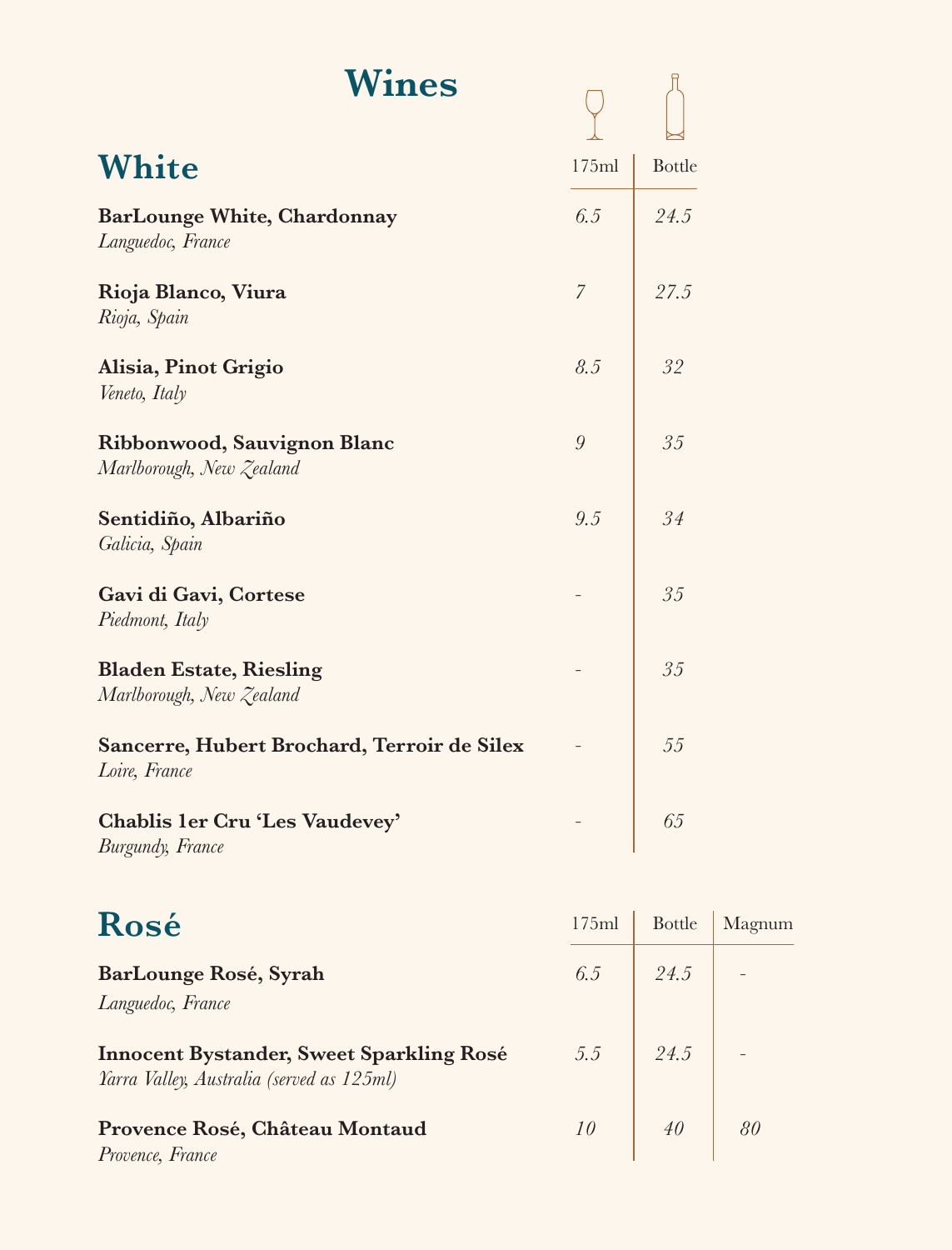| <b>Wines</b>                 |       |               |
|------------------------------|-------|---------------|
| <b>Red</b>                   | 175ml | <b>Bottle</b> |
| <b>BarLounge Red, Merlot</b> | 6.5   | 24.5          |

| Vigneti Zabù, Nero D'Avola | 7.75   27.5 |  |
|----------------------------|-------------|--|
| Sicily, Italy              |             |  |

- **Rioja Bodegas LAN, Tempranillo** *8.5 32 Rioja, Spain* **Mi Terruño, Expresión Malbec** *8.75 33 Mendoza, Argentina*
- **Morgon 'Les Charmes'** *9 35 Beaujolais, France*

*Languedoc, France*

- **Luigi Righetti, Ripasso** *10 40 Valpolicella, Italy*
- **Fog Mountain, Cabernet Sauvignon** *10 42.5 California, USA* **Bladen Estate, Pinot Noir** *12.5 55 Marlborough, New Zealand*

### **From The Cellar**

| Mayacaba, Malbec<br>Mendoza, Argentina                         | 50 |
|----------------------------------------------------------------|----|
| Finca Museum Reserva, Tinta del Pais<br>Castilla Y Leon, Spain | 50 |
| Ferrari-Carano, Merlot<br>Sonoma, USA                          | 60 |
| Amarone, Corte Adami<br>Valpolicella, Italy                    |    |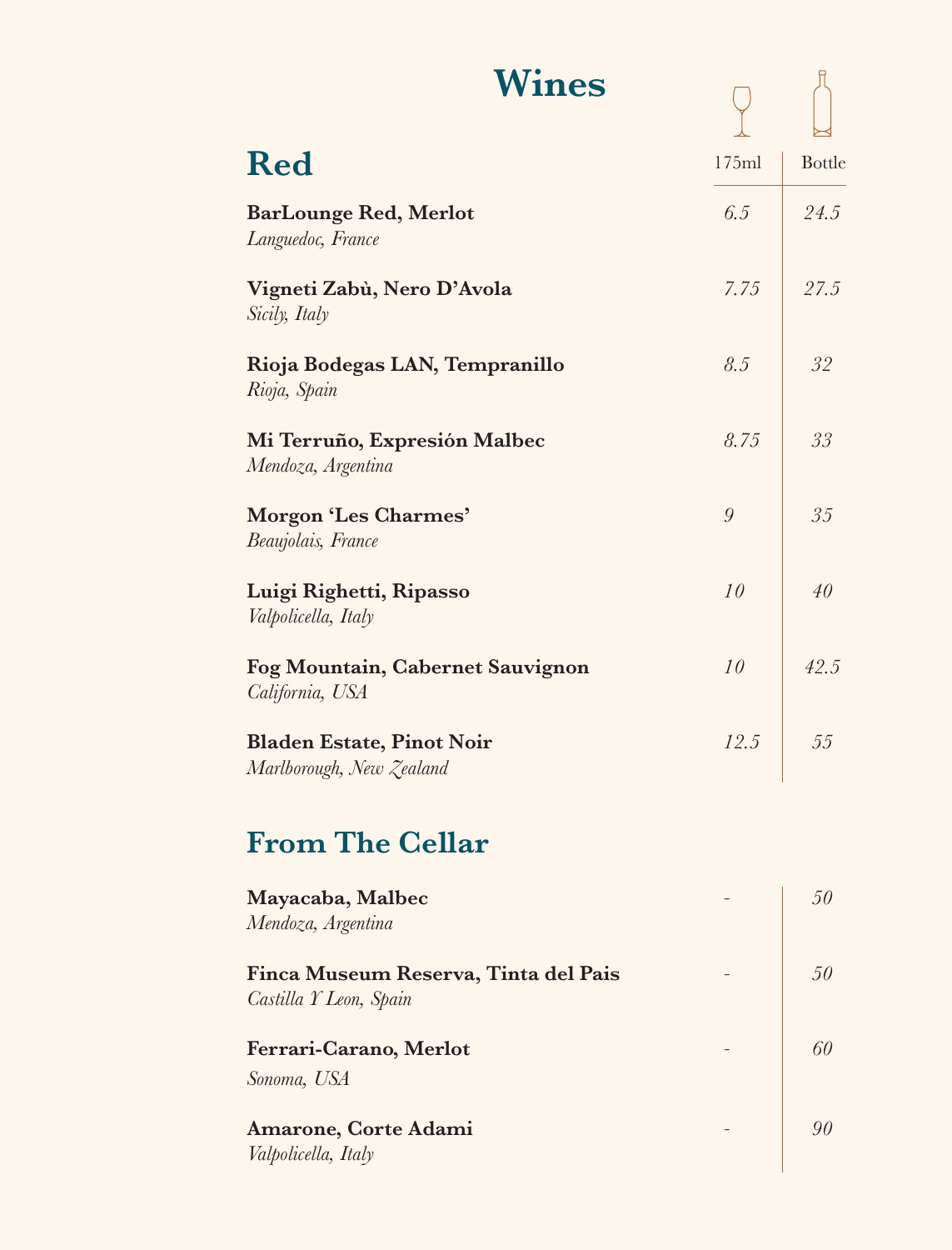# **Champagne** *|* **Prosecco**

| <b>Brut</b>                                                   | 125ml | <b>Bottle</b> | Magnum | Jeroboam |
|---------------------------------------------------------------|-------|---------------|--------|----------|
| <b>Astoria Prosecco, Butterfly</b>                            | 7.95  | 35            | 70     |          |
| Astoria Prosecco, Corderie                                    |       |               |        | 150      |
| <b>Charles Heidsieck</b><br><b>Brut Réserve</b>               | 14.5  | 85            | 185    |          |
| <b>Bollinger, Special Cuvée</b>                               |       | 100           | 22.5   |          |
| <b>Charles Heidsieck</b><br><b>Blanc De Blancs</b>            |       | 100           |        |          |
| <b>Charles Heidsieck</b><br><b>Millésime 2012</b>             |       | 1.50          |        |          |
| <b>Charles Heidsieck</b><br><b>Blanc des Millénaires 2006</b> |       | 180           |        |          |
| Perrier-Jouët Belle Époque 2013                               |       | 250           |        |          |

| Rosé                                       | 125ml | <b>Bottle</b> | Magnum |
|--------------------------------------------|-------|---------------|--------|
| Astoria Prosecco Rosé,<br><b>Butterfly</b> | 7.95  | 35            |        |
| <b>Charles Heidsieck Rosé</b>              | 16    | 100           | 225    |
| <b>Bollinger Rosé</b>                      |       | 120           | 250    |
| Perrier-Jouët Belle<br>Époque Rosé 2006    |       | 400           |        |
| Rare Champagne Rosé 2008 -                 |       | 450           |        |
| Dom Pérignon Rosé 2006                     |       | 500           |        |